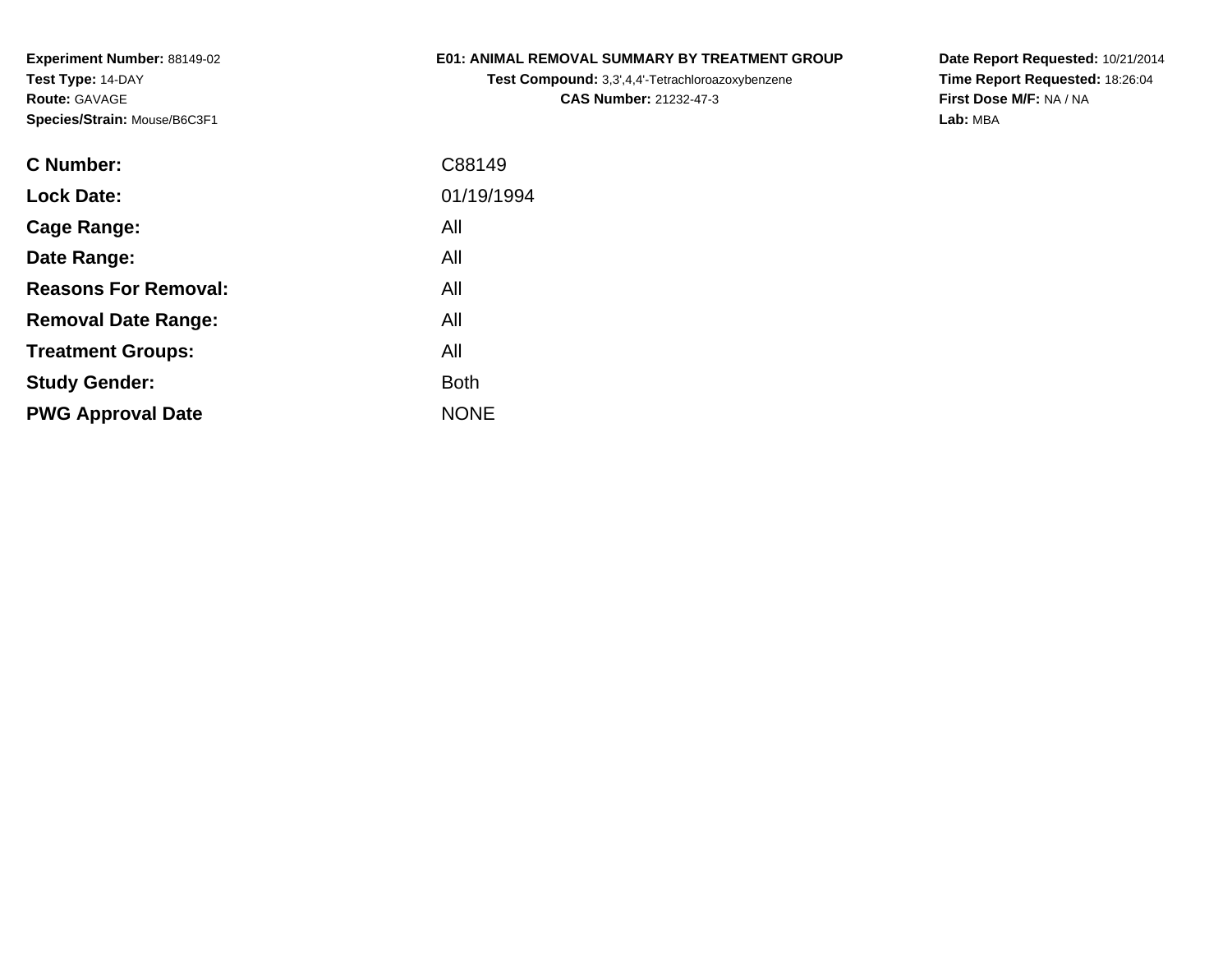## **E01: ANIMAL REMOVAL SUMMARY BY TREATMENT GROUP**

**Test Compound:** 3,3',4,4'-Tetrachloroazoxybenzene

**CAS Number:** 21232-47-3

**Date Report Requested:** 10/21/2014**Time Report Requested:** 18:26:04**First Dose M/F:** NA / NA**Lab:** MBA

#### **MALE**

| <b>TREATMENT</b> | <b>Terminal</b><br><b>Sacrifice</b> |
|------------------|-------------------------------------|
| 0 MG/KG          | $5^{\circ}$                         |
| 1 MG/KG          | <sub>5</sub>                        |
| 3.2 MG/KG        | . ხ                                 |
| 10 MG/KG         | 5                                   |
| 32 MG/KG         | . ხ                                 |
| MG/KG<br>100     | . ხ                                 |
| <b>TOTAL</b>     | 30                                  |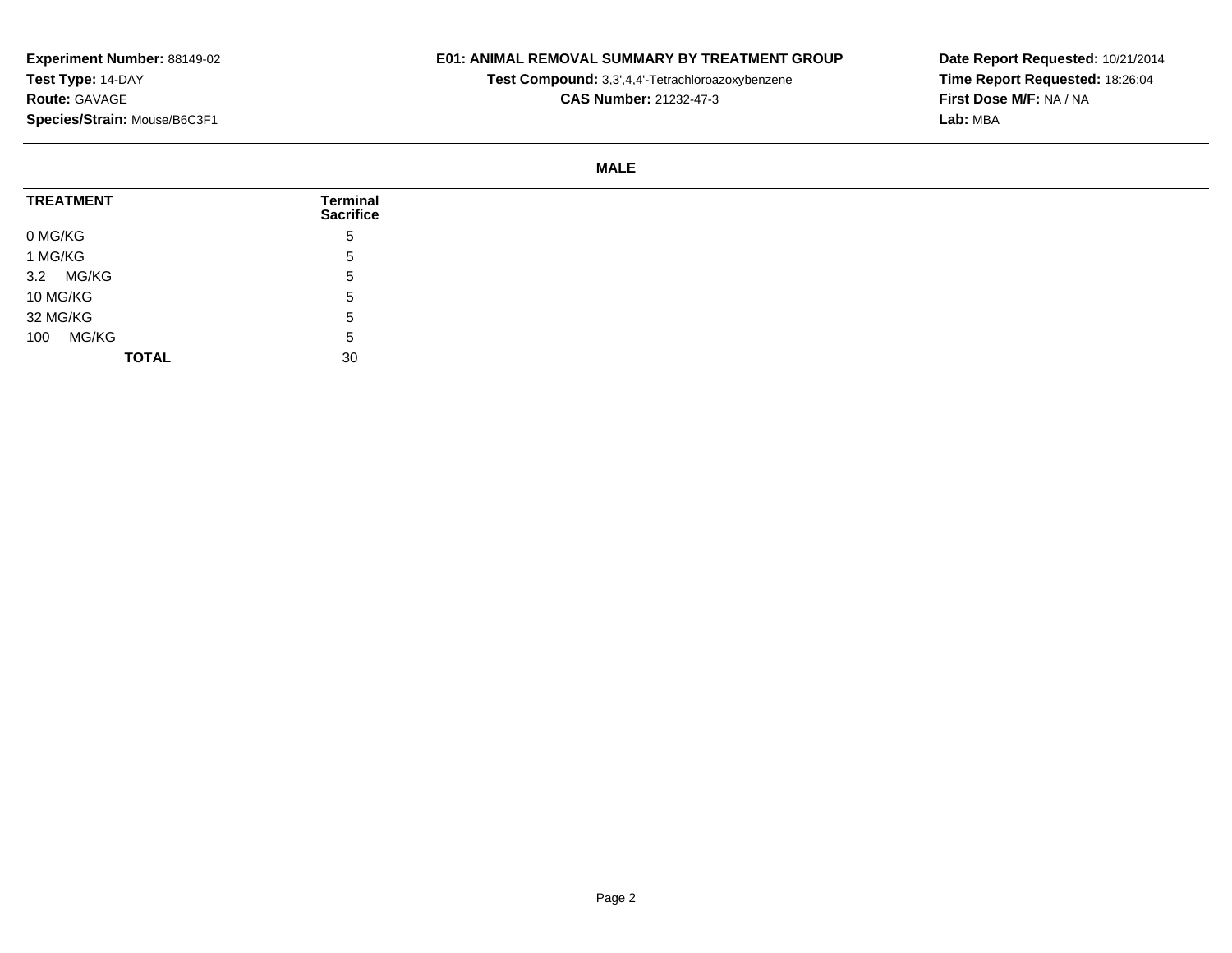### **E01: ANIMAL REMOVAL SUMMARY BY TREATMENT GROUP**

**Test Compound:** 3,3',4,4'-Tetrachloroazoxybenzene**CAS Number:** 21232-47-3

\*\*\*END OF MALE DATA\*\*\*

**Date Report Requested:** 10/21/2014**Time Report Requested:** 18:26:04**First Dose M/F:** NA / NA**Lab:** MBA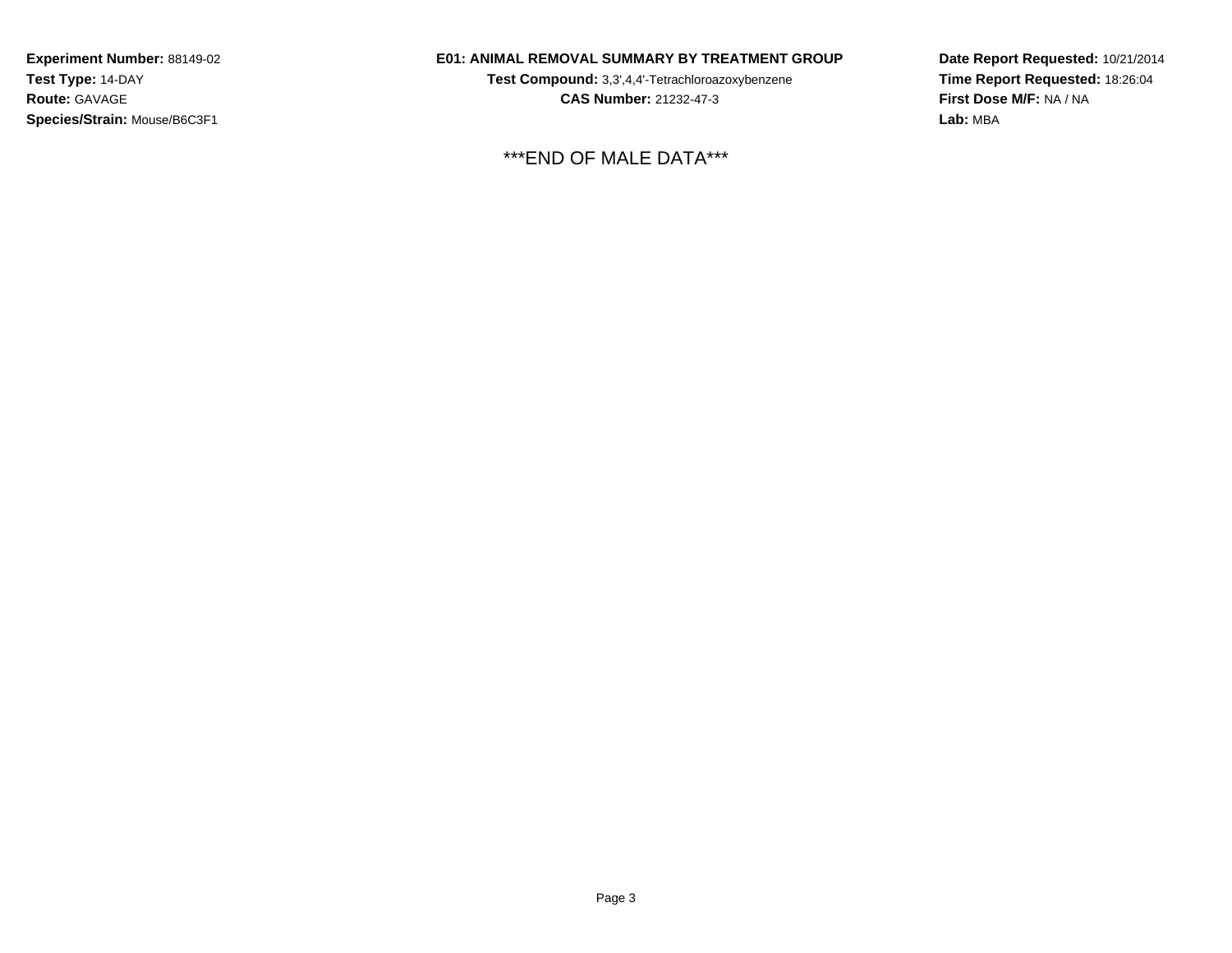## **E01: ANIMAL REMOVAL SUMMARY BY TREATMENT GROUP**

**Test Compound:** 3,3',4,4'-Tetrachloroazoxybenzene

**CAS Number:** 21232-47-3

**Date Report Requested:** 10/21/2014**Time Report Requested:** 18:26:04**First Dose M/F:** NA / NA**Lab:** MBA

#### **FEMALE**

| <b>TREATMENT</b> | Terminal<br><b>Sacrifice</b> |
|------------------|------------------------------|
| 0 MG/KG          | 5                            |
| 1 MG/KG          | 5                            |
| 3.2 MG/KG        | 5                            |
| 10 MG/KG         | 5                            |
| 32 MG/KG         | 5                            |
| MG/KG<br>100     | 5                            |
| <b>TOTAL</b>     | 30                           |